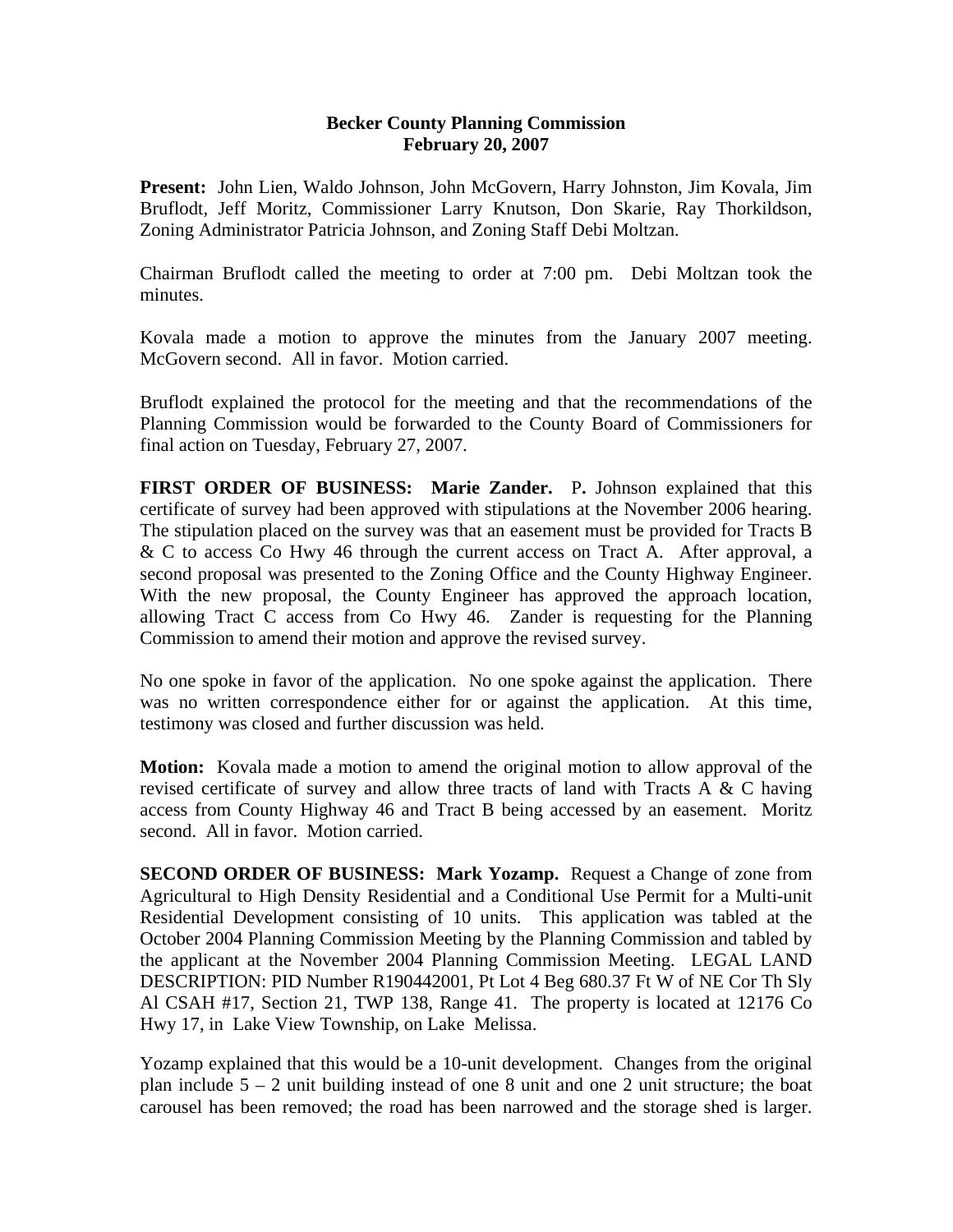Yozamp stated that the buildings may be smaller than presented on the plan. Moritz questioned what the separation was between units. Yozamp stated that there was approximately 10 ft between buildings and the buildings would be approximately 16 to 24 ft in height.

Bruflodt asked Yozamp to explain the tram system. Yozamp stated that the tram would be for human use only, that it would be like a basket on an elevator, which would go up and down the hill. Moritz questioned if this would be the only way down to the lake. Yozamp stated that there is an existing grass trail that goes to the lake. Johnston questioned if the trail would be non-motorized. Yozamp stated that he could not say for sure, if someone had a golf cart, they could probably use it on the trail, but not fourwheelers.

Bruflodt questioned the docking. Yozamp stated that the carousel would be eliminated and there would be four mooring docks and one-day dock.

No one spoke in favor of the application. Speaking in opposition to the application were:

Clayton Jenson, speaking for Ravenswood Beach Improvement Corporation – they would be in favor of residential zoning and 4 dwellings and opposed to four mooring sites for ten units.

Tom Koehnlein – felt that high density was not appropriate, the property is allowed reasonable use, the Board should be consistent with their actions and that the property should be developed under residential restrictions.

Gail Hahn, Lake View Township – the Township is in agreement with Jenson and Koehnlein, the first tier is not buildable, there is not a storm water plan, instead of one dock with four mooring spaces, there is now 4 docks; this area of lakeshore is very sensitive.

Patricia Pearson – is in agreement with the others, the covenant agreement has not been seen by anyone, the lakeshore should be developed under the new ordinance.

Lee Massey – before any action takes place, the plans should be more precise.

Mary Ann Bond – the lake association is opposed to the application.

Walter Gordon – there is already erosion on the hill, more development will create more erosion, how will the run off be contained? When will the fence be constructed? Their private road has been used by many people to look at this project.

Written correspondence was received from:

| In opposition to the application |                                    |
|----------------------------------|------------------------------------|
| Nell, Glen & Mark Olson          | Ravenswood Beach Improvement Corp. |
| Thomas Koehnlein                 | Michael McElroy                    |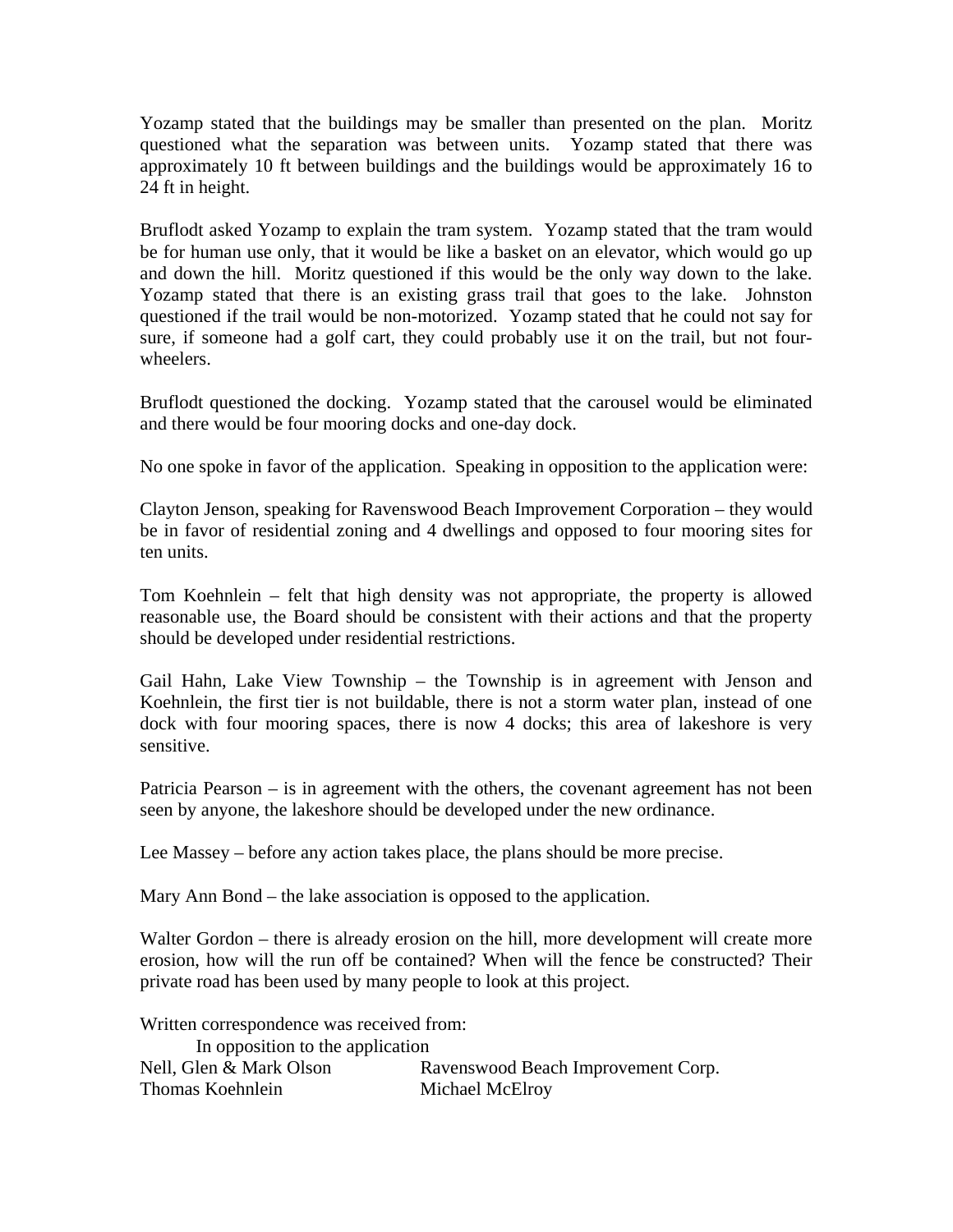Amanda & Valerie Gordon Bill & Velva Strand Bob Bristlin Jim Argent Darian & Melanie Schur Patricia Pearson Walter Gordon

At this time, testimony was closed and further discussion was held.

Lien stated that the plan shows mooring area and does not say if that is docks or slips. Covenants need to be spelled out and the trail needs to be addressed. Lien felt that the density needed to be addressed and felt that 10 feet between structures was not enough.

Moritz stated he had the same concerns and questioned if there was a conservation easement on the bluff and if there would be any aquatic vegetation removal. Moritz stated that bluffs are unstable by nature and there appears to be no provisions to prevent further erosion.

Knutson felt that the docks, fences, and accesses are important, but the density was too much. Knutson felt the project should be developed under the new ordinance, not the old ordinance. Knutson stated, that due to the topography of this property, the number of units allowed under the new ordinance may even be too dense.

Bruflodt felt that the path to the lake could be eliminated altogether because the lake could be accessed by the tram. Bruflodt felt that there were too many "ifs" not addressed with the plan.

Skarie felt the project should be developed under the new ordinance not the old ordinance. McGovern stated that many things have been discussed, but they are not clearly identified on the plan. Thorkildson stated that high density in this area is not suitable and the bluff is not suitable for development.

Yozamp stated that no structures would be constructed in the first tier for the safety of the bluff and due to the elevations; all run off would go toward the road, not toward the lake.

**Motion:** Kovala made a motion to deny the change of zone from agricultural to high density residential and deny the conditional use permit for a multi unit residential development based on the fact that the land is not suitable for high-density development and the proposed development would cause more erosion problems to an already sensitive bluff area. Skarie second. All in favor. Motion carried.

**THIRD ORDER OF BUSINESS: Roger Geddess.** Request approval of a certificate of survey for 2 Lots in an Agricultural zone, with one lot being 6.7 acres and one lot being 9.4 acres. LEGAL LAND DESCRIPTION: PID Number R090106000, Part of GL 3 & 4 and part of NW 1/4 - SE 1/4, Section 13, TWP 142, Range 39. The proeprty is located on Buck's Trail, Big Elbow Lake, Eagle View Township.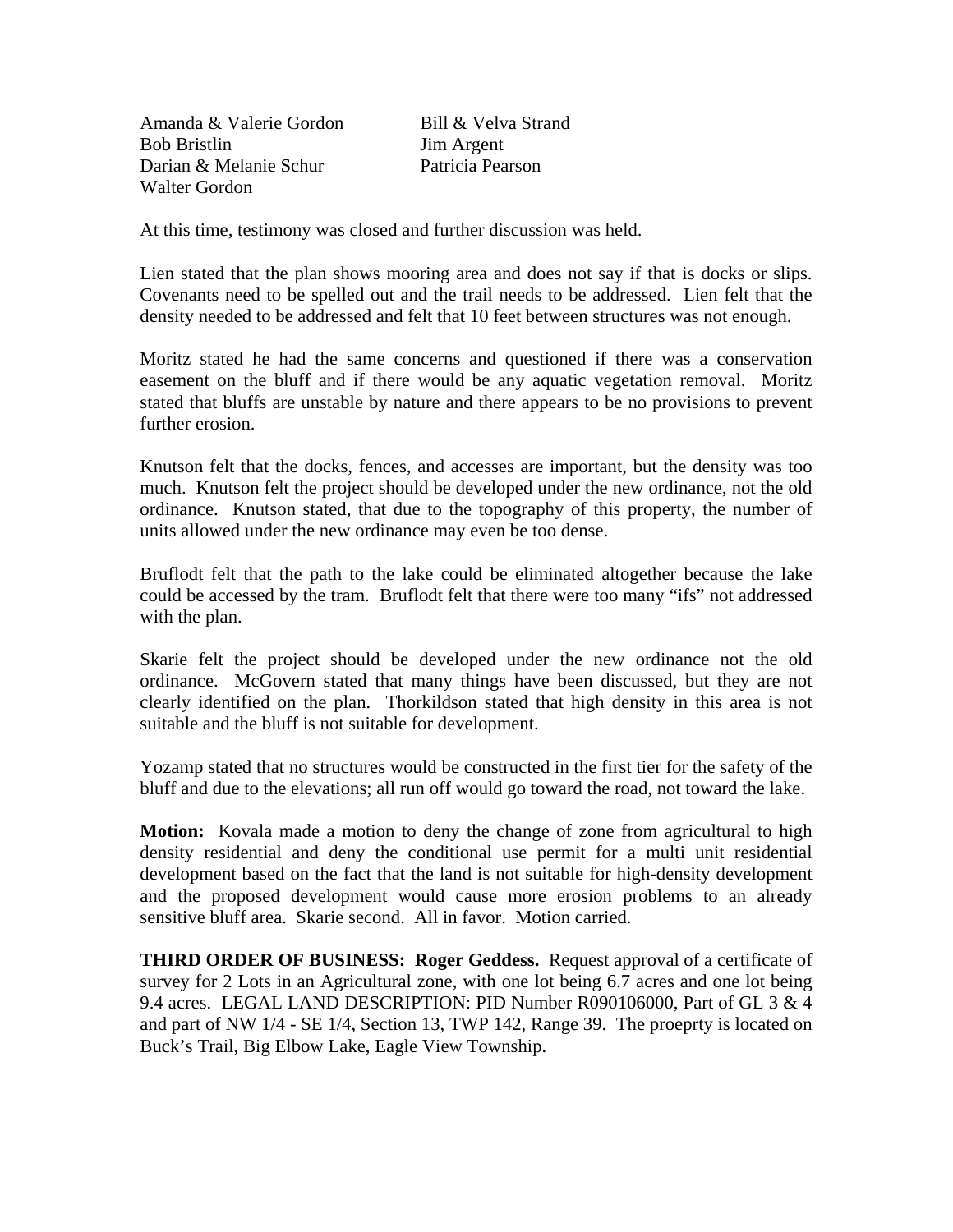P. Johnson explained that the survey has been prepared according to the recommendations made by the Environmental Technical Review Panel.

Geddes stated that he wants to build a year round residence at this location and has prepared the lot configuration according to the recommendations of the Tech Panel. Kovala questioned what would prevent someone from buying one of the larger lots and re-subdividing in the future. Geddes stated that he does not plan on selling the lots, but if he were, the new owners would have to abide by the current regulations.

W. Johnson questioned the status of the road. Geddes stated that Buck's Trail was taken over by the Township. P. Johnson stated that the County Engineer has not certified the road.

Scott Walz explained the survey. Walz stated that the survey appears busy because of the topography contours on the survey.

No one spoke in favor of the application. No one spoke against the application. There was no written correspondence either for or against the application. At this time, testimony was closed and further discussion was held.

**Motion:** Johnston made a motion to approve the certificate of survey for two tracts of land, as presented, based on the fact that the survey does meet the requirements of the Zoning Ordinance and Subdivision Ordinance. W. Johnson second. All in favor. Motion carried.

**FOURTH ORDER OF BUSINESS: Curt & Susan Cornell.** Request a Change of Zone from Agricultural to Residential and approval of a certificate of survey to allow two tracts of land, with one tract being 4.31 acres and one tract being 41,450 sq ft in size. LEGAL LAND DESCRIPTION: PID Number R340026000, N 4.6 ac of Lot 7, Section 05, TWP 141, Range 36. The property is located at 33933 Co Hwy 46, on Boot Lake in Two Inlets Township.

Scott Walz explained the application to the Board. The current tract would be divided into two tracts of land. The lot sized meets the current ordinance and there is at least three feet of vertical separation for construction. The current driveway would be used to access both lots. The Cornell's do not have any intentions of selling the property; their intention is to construct a new home on the vacant lot. The Cornell's have been told that they would not be able to add onto the current cabin due to the location.

Further discussion has held regarding the location of the existing structure, the topography of the lot and access.

No one spoke in favor of the application. No one spoke against the application. Written correspondence was received from Brad Wentz, County Highway Engineer, regarding the access to the property. At this time testimony was closed and further discussion was held.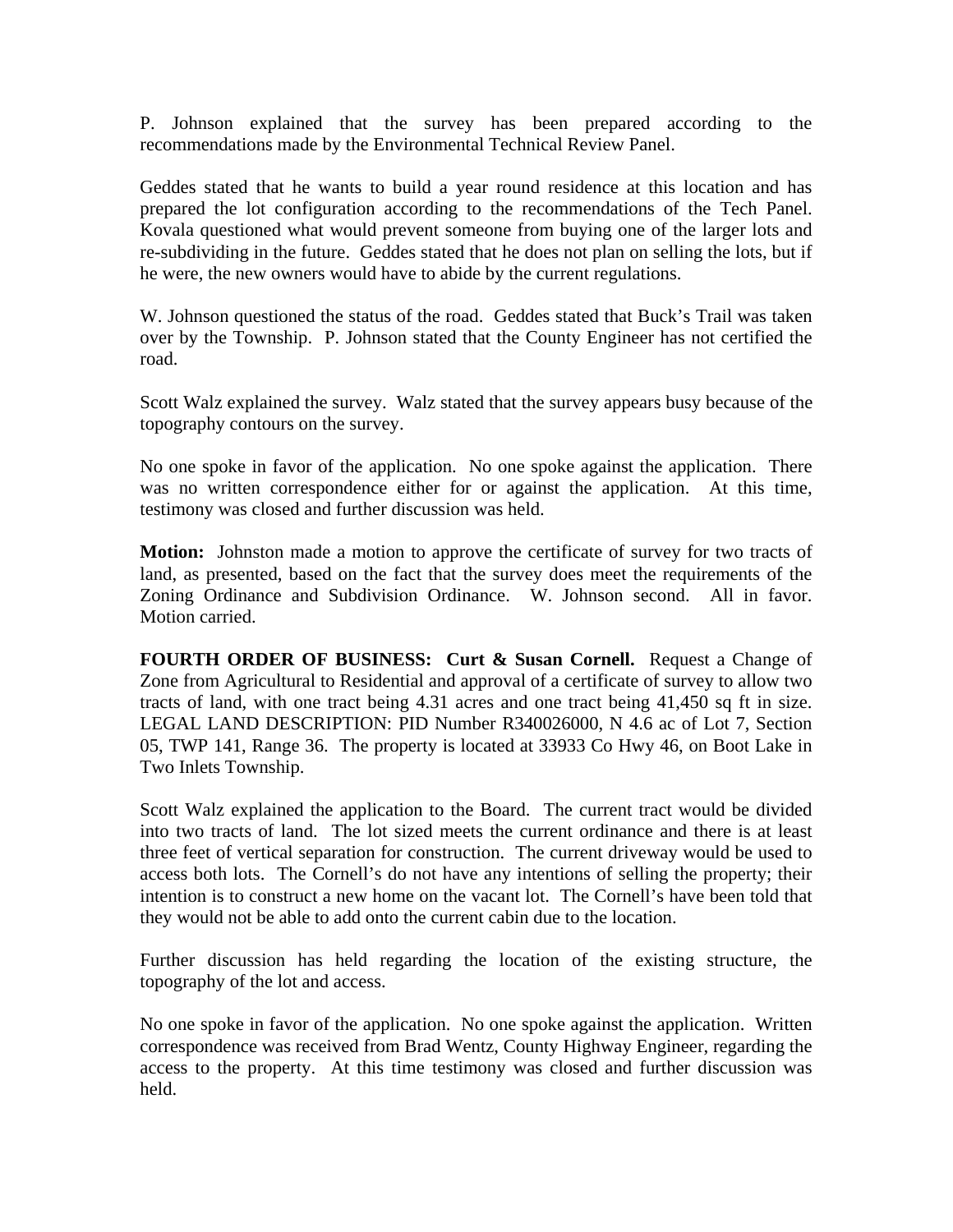P. Johnson stated that the letter from the County Highway Engineer may not apply because the easement is existing on the survey.

**Motion:** Kovala made a motion to approve the change of zone from agricultural to residential and approve the certificate of survey to allow two tracts of land based on the fact that the survey does meet the criteria of the Zoning Ordinance and Subdivision Ordinance with the stipulation that the existing cabin cannot be added onto at the current location. Knutson second.

Johnston questioned why they should approve a split of land when the current structure is nonconforming. Johnston felt that the cabin should have to be relocated as a condition of the approval. Johnston stated that the cabin is only 12 ft by 18 ft and could easily be moved. Knutson stated that he saw Johnston's point and stated that the timetable for relocating structures in a resort conversion is 10 years.

**Amended Motion:** Kovala amended his motion to say: approve the change of zone from agricultural to residential and approve the certificate of survey to allow two tracts of land based on the fact that the survey does meet the criteria of the Zoning Ordinance and Subdivision Ordinance with the stipulation that the cabin must be relocated to the required building setback within five years from the date of final approval and with the stipulation that the cabin cannot be added onto at the current location. Knutson second. All in favor. Motion carried.

**FIFTH ORDER OF BUSINESS: James & Jeanne Hochhalter.** Request a Conditional Use Permit to construct a rock retaining wall, within the shore impact zone, to stabilize a slope next to the dwelling. LEGAL LAND DESCRIPTION: PID Number R171222000, Summer Island Block 5 Lot 9 & 8 Ex Wly 25, Section 06, TWP 138, Range 42. The property is located at 17251 Co Hwy 6, on Big Cormorant Lake, in Lake Euncie Township.

Jay Hochhalter and Rich Larum explained the application to the board. Hochhalter stated that he originally wanted a block retaining wall, but is now looking at a boulder type wall for a more natural looking wall. There is erosion that needs to be stopped and corrected. Hochhalter stated that he had the opportunity to acquire some boulders, so some of the boulders have already been brought on site. Larum stated that the boulders would be able to be brought down the hill without harming the hill, either by skid steer or mini excavator. A ramp may have to be constructed or there is a possibility of going across the neighboring properties.

No one spoke in favor of the application. No one spoke against the application. There was no written correspondence either for or against the application. At this time testimony was closed and further discussion was held.

Moritz stated that the watershed has been in contact with the owner and the watershed has approved the plan. Bruflodt stated that the application is warranted and that the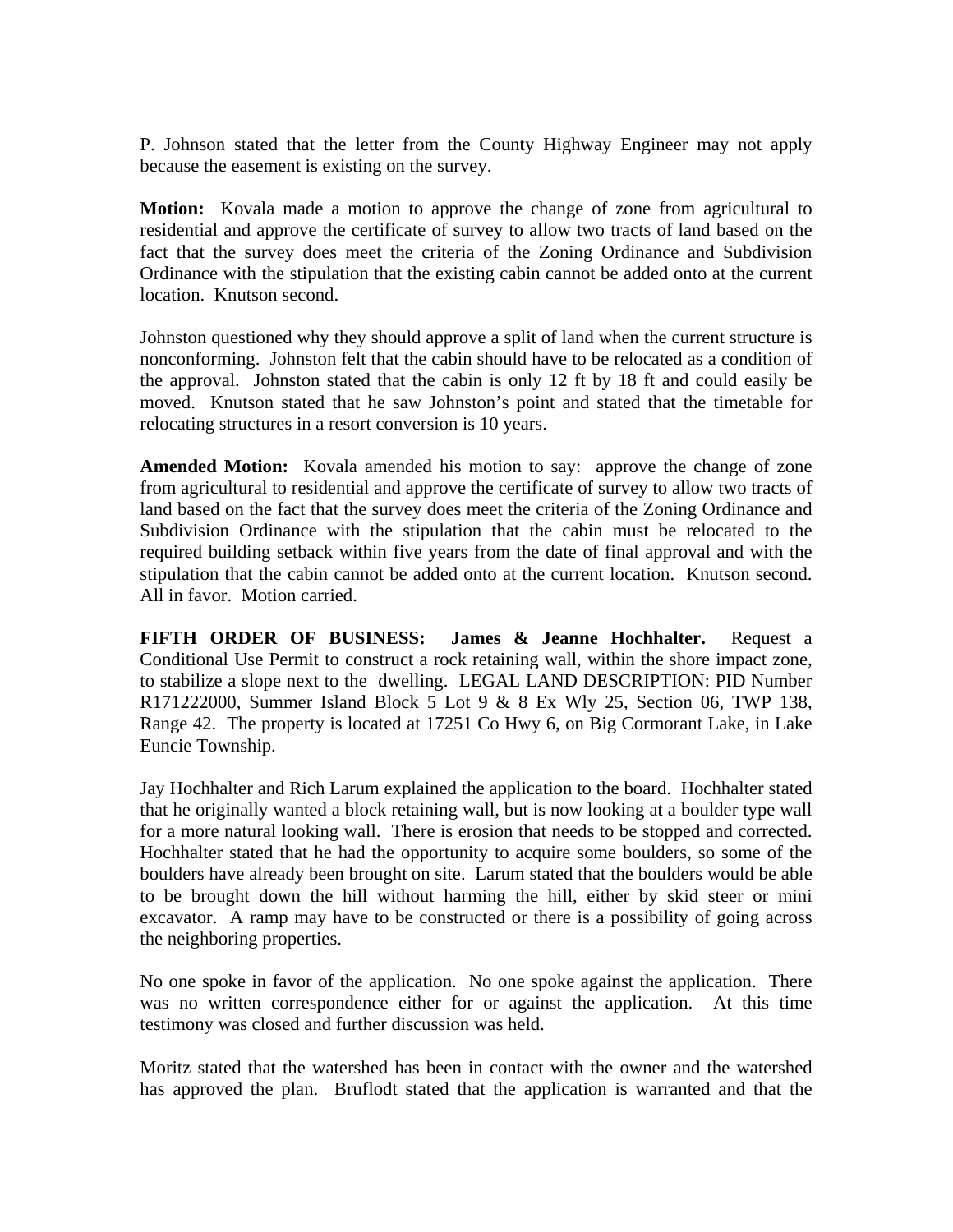natural rock wall would be a better fit. Lien stated that this is a perfect location for this type of wall.

**Motion:** Moritz made a motion to approve a conditional use permit to allow a natural rock retaining wall within the shore impact zone based on the fact that the wall meets the criteria of the Zoning Ordinance and the placement of the wall would correct an erosion problem. McGovern second.

Thorkildson questioned if the concrete wall would be removed. Larum stated that the concrete wall would not be seen after the rock wall is completed. Thorkildson stated that if the concrete wall does not show, then he does not have an issue if the concrete remains.

A vote was taken with everyone voting in favor of the motion. Motion carried.

**SIXTH ORDER OF BUSINESS: Lookout Rock Development.** Request a Change of zone from Agricultural to High Density Residential and a Conditional Use Permit for a Multi-unit Residential development consisting of 17 units (Phase 1). LEGAL LAND DESCRIPTION: PID Number R100502000, Part of the SE 1/4 NW 1/4 SW 1/4 NE 1/4, NE 1/4 NW 1/4, Section 31, TWP 139, Range 40. The property is located on Tower Road in Erie Township.

Scott Walz and Bob Bekkerus explained the application to the Board. This is phase one of a multi phase – multi unit development. Walz stated that the ordinance is primarily directed to mobile home parks when there is a multi unit residential development outside the shoreland district. The private ownership would be 2/3 of an acre and the rest of the property would be held in common ownership and be used for open space, walking trails, etc. Walz stated that the County Engineer has commented about the road, but the County Engineer did not understand the difference between a road in a MURD and a lot/block subdivision. A storm water management plan will be implemented according to MPCA permits and specifications.

Bruflodt questioned the location of phase one in comparison to the existing ski lodge. Bekkerus stated that phase one is considerably west of the lodge. W. Johnson questioned if the road would be large enough to accommodate a school bus. Bekkerus stated that he has talked to the City, school and Jeff Swanson (Detroit Lakes Fire Department) regarding the road and that the road does meet Class B specifications. Bekkerus state that they wanted to MURD instead of a lot/block subdivision to accommodate for a private road, which would preserve more nature and the land would be held in common ownership to prevent devastation of the land.

Bekkerus further stated that the ski business cannot make is with the global warming. The series of single family homes, town homes and condominiums would maintain the natural beauty of the land, the common areas and road would be maintained by an association and the ski slopes would be preserved and possibly re-opened for the skiing and snowboarding for the residents.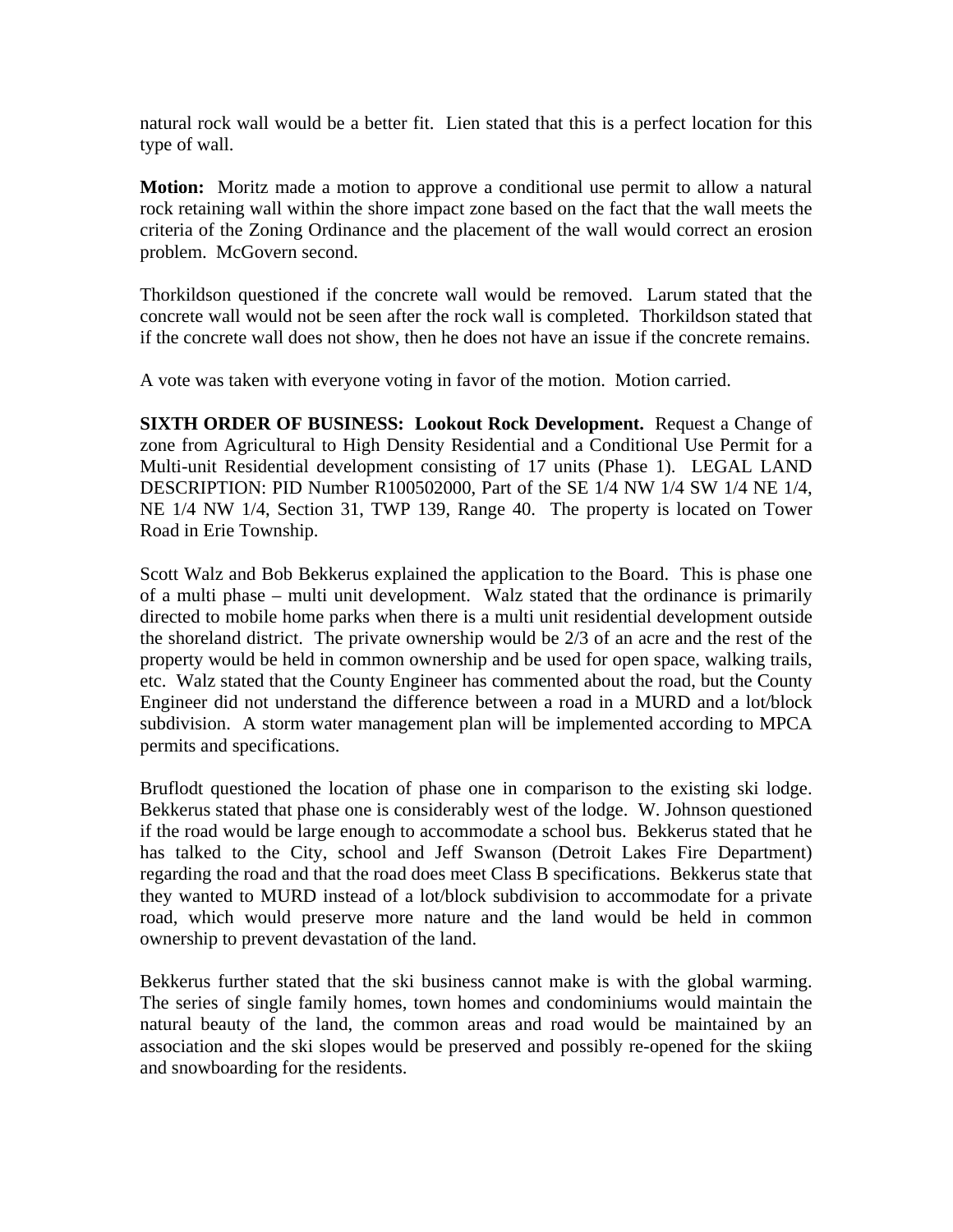Johnston questioned if the 17 sites would be for 17 families. Bekkerus stated that phase one would be for 17 single-family homes. P. Johnson stated that phase one is a small portion of the entire project. Kovala questioned how many acres were in the total project. Bekkerus stated that there was 330 acres. Kovala questioned the circle in the roadway. Bekkerus stated that it was meant to slow down traffic, create a centerpiece and be a distinctive part of the plan. Knutson questioned the gap between units  $9 < 10$ . Bekkerus stated that it was for the placement of a future road.

No one spoke in favor of the application. Speaking in opposition to the application were:

Marty Solmon – curious as to why the lots are so small.

Pete Gunderson – not for or against the project, just has questions on how the phases will impact the gravel roads.

Anthony Mastin – concerned about the natural habitat for the animals and the trespassers, where will the run off go, how will this change the character of the community, high density does not fit in this area.

Mitch Vogt – not against progress, against progress that interferes with safety and integrity; Tower Road is already treacherous and has low maintenance.

Linda Leitheiser – the existing road cannot accommodate more traffic, due to multiple townships involved with the road, no one maintains the road the way it should be.

Larry Jones – the existing road is treacherous and cannot accommodate more traffic, a north entrance to the project should be made just as attractive as the south entrance to allow the residents an alternate route.

Julie Tiedeman – this is a busy road and cannot take any more vehicles.

Lovonne Anderson – questioned why some of the residents in the area did not receive notices.

P. Johnson explained the notification process. The notice is also published in the paper to inform those in the surrounding area that may be affected of the project, but live outside of the notification district.

Leroy Squires – knew for a long time that the property would eventually be developed; these lots are smaller than the minimum; visualized this project to be similar to Hidden Hills, not smaller lots with multiple dwellings; concerned about future phases and approving a plan when the future concept is not known.

Written correspondence was received from:

Brad Wentz, County Highway Engineer, with concerns about the road.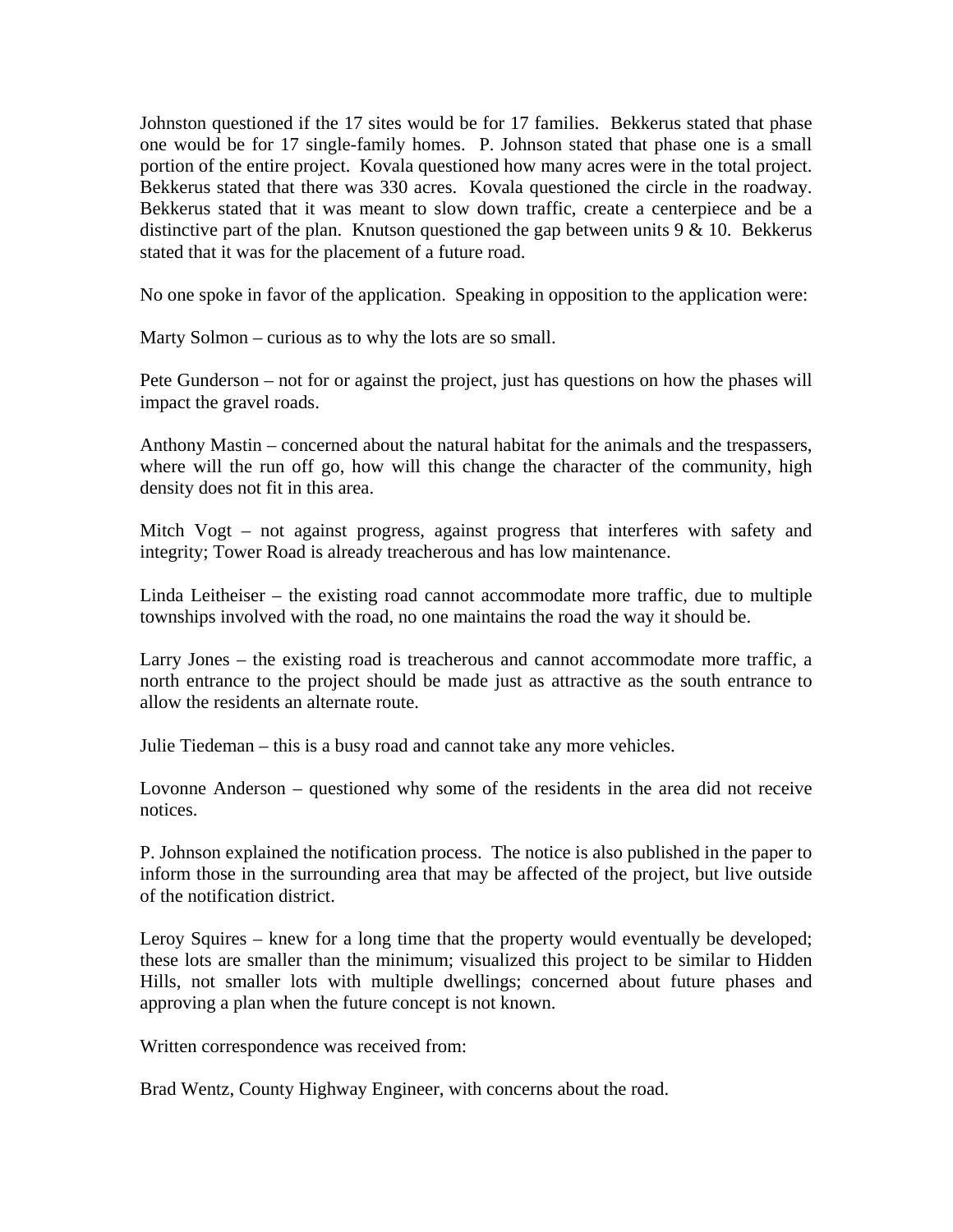Letters of opposition were received Tom & Jane Schmitz; Matthew & Patricia Vogt; Donald Gravelle; and Jerry & Pam Ross.

At this time testimony was closed and further discussion was held.

Thorkildson was concerned about the unknown phases and what the ultimate number of sites and the application should be tabled for more information, especially as to what the final plan will look like. Bekkerus stated that he does not know for sure, but what is known for sure is that one phase will blend in and be esthetically pleasing to the previous phase. Bekkerus stated that he wants as much open space and common area as possible. This concept will allow them to place the structures in the places where the topography will allow.

Lien questioned if Bekkerus has talked to the townships involved with the road. Bekkerus stated that he has not talked to the Townships. Lien stated that Bekkerus should be in contact with the townships, because if roadwork is needed, the roadwork has to be scheduled in advance, it cannot "just happen".

Further discussion was held regarding the current road system and phases of the project. Johnston felt that the property should be rezoned to residential, not high density residential. With the larger lots, they could still have trails and common area.

Walz stated that the ordinance is not clear on multi unit residential development in the non-shoreland district. They picked the most suitable locations to place the structures, to take advantage of the topography and preserve nature.

Moritz was concerned about approving something when the future phases were not known. Bekkerus stated that he does have a concept for the entire project, but if presented, he does not want to tied down to that plan, should they change.

Johnston stated that the decision on phase one would not have to depend on future phases. Moritz felt that the townships should be contacted to comment. Knutson felt that an overall plan should be submitted to look at the overall plan.

Further discussion was held regarding density, overall concept, topography, and contacting the townships involved. Bruflodt asked if Bekkerus would like to table the application. Bekkerus stated that time is of the essence and would like to get started on the project. Walz stated that they have more than one concept and don't know which one to submit.

**Motion:** Moritz made a motion to table the application until the March 2007 meeting to allow the applicant to submit a concept plan, allow the townships to submit information on the road and offer any other information that can be contributed to the plan, including topography. Kovala second. All in favor. Motion carried.